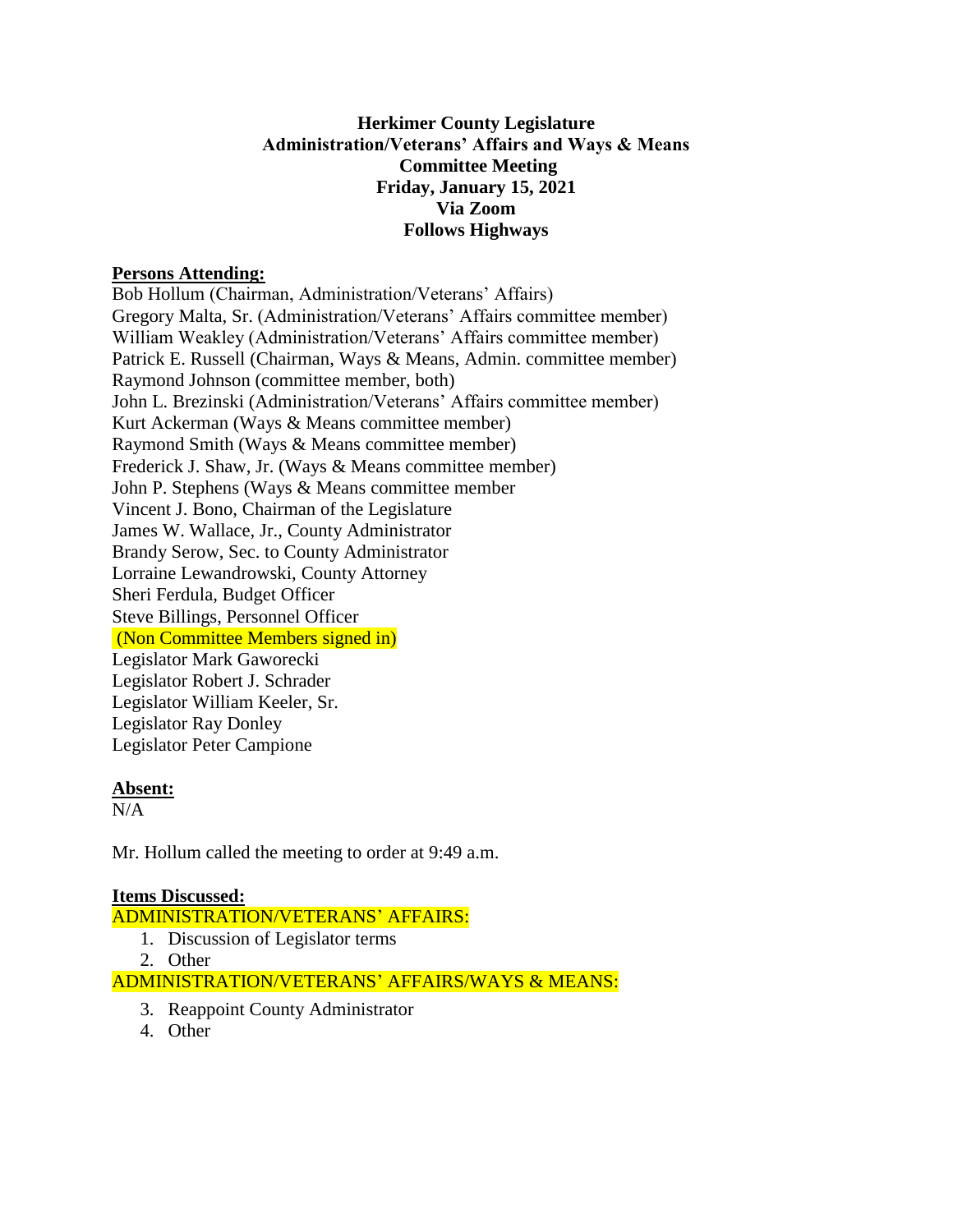## **Committee Vote Record**

# ADMINISTRATION/VETERANS' AFFAIRS:

Mr. Hollum: "First on the agenda is discussion of Legislator terms. A little bit of information that Mr. Wallace was kind enough to pull up for me. Last time it was attempted was in 2002. The yes votes for it were 2,693, no votes were 6,255, 25 voids. What's interesting is blanks. There were 10,972 so that is the information so we can start the discussion."

Mr. Weakley: "I just brought it up originally because I just thought that it is kind of a pain in the neck to go through this process every two years. Not to mention the cost to the County via the Election Department. Those guys work hard enough anyways. Why add something on there if we don't have to. I can see a split here. Pretty significant. I'm not too sure I would have any traction but I wanted to bring it up and talk about it anyway."

Mr. Smith: "I want to add something to this too because the last time when it was brought up the whole Legislature would go up for election and it would be for four years. I think if you bring it up and split the Legislature in two groups. One group would get elected for just two years the first time and the other one would get elected for four years and then from then on it would be four years for everyone. You won't be turning the whole Legislature over in one year and it will be half turned over. I think when people see that they would be more willing to vote for it."

Mr. Weakley: "That's a good idea Dutch. I like that."

Mr. Hollum: "I guess my question would be if one group gets voted yes the one year and the other one gets voted no, is that possible?"

Mr. Weakley: "It would only be on one vote."

Mr. Hollum: "Okay."

Jim Wallace: "So what I am hearing then Dutch would be so the first time nine Legislators would go for four years, eight Legislators would go for two years, two years later eight Legislators would go for two years and then after that all seventeen would run for four years. Is that what I am hearing?"

Mr. Smith: "Right."

Jim Wallace: "The one point too, Bob and I talked about a little bit, we had 10,000 blanks so we probably did not do a great job of telling people why we thought this was a good thing. That's amazing to me that 10,000 people didn't vote on it."

Mr. Stephens: "Mr. Chairman, I like Dutch's idea but I was confused as to what was just said there. I thought it would be that, just for easing my mind, the even Legislators would be up for four years, the odds would stay at tow and then after that everyone would be on a four year cycle, correct?"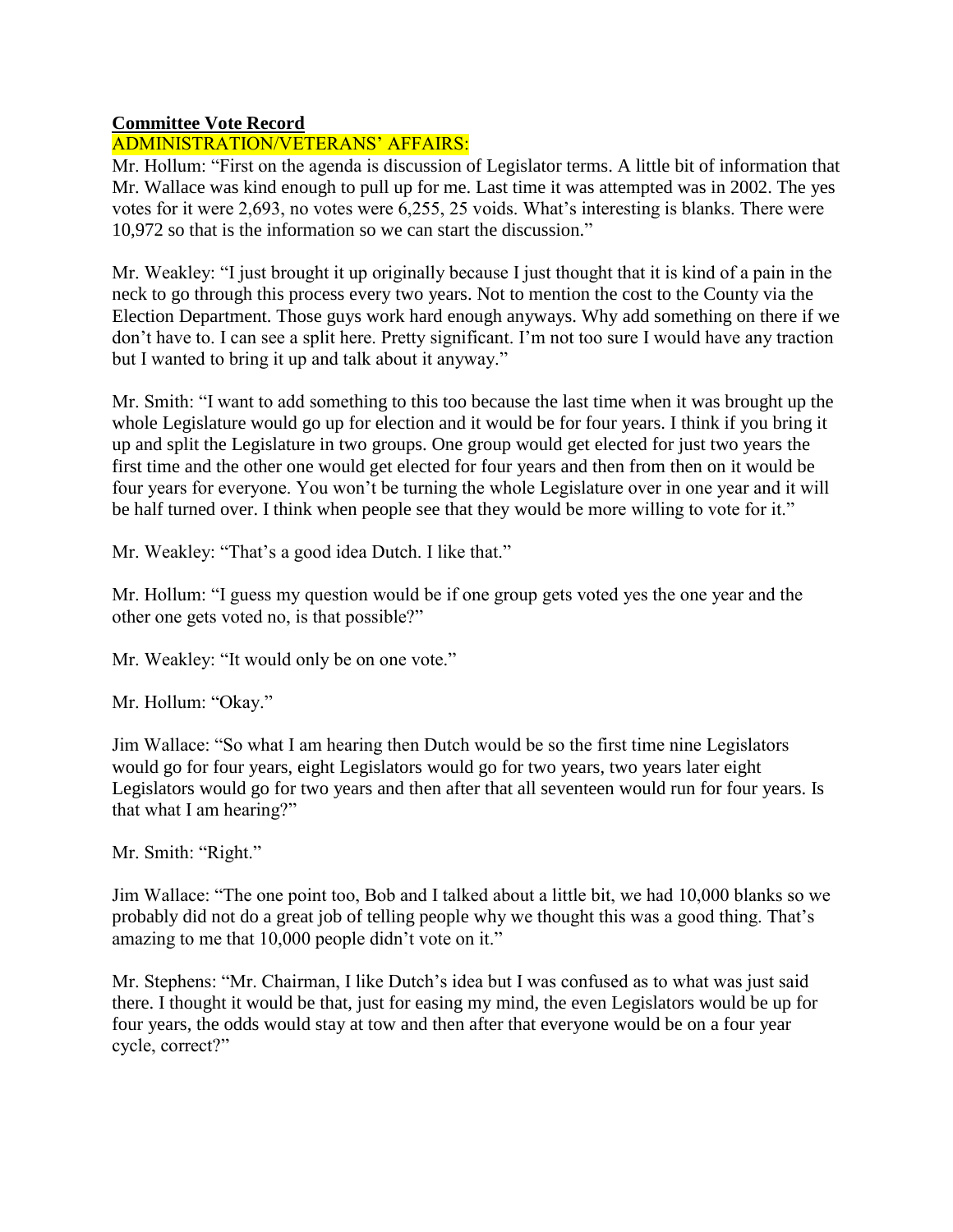Jim Wallace: "John, the way I was trying to push Bill's point on saving money is you would have the two years go twice."

Mr. Smith: "No."

Jim Wallace: "So we are not going to be saving any money? We are still going to have those elections, right?"

Mr. Stephens: "But it would be every four years, Jim."

Jim Wallace: "What I was saying was to get this so you are all running at the same time…"

Mr. Stephens: "That's what we were trying to avoid."

Jim Wallace: "Okay. That's not what I thought I heard. I thought you were trying to save money. You are still going to have those elections so you are not going to save any money so you lose that argument."

Mr. Stephens: "Understood that part."

Mr. Smith: "After the first election it would be every four years for the Legislature but there would be a vote every two years."

Mr. Weakley: "But it would only be for half of the Legislature."

Mr. Smith: "But it would only be for half of the Legislature."

Mr. Weakley: "So you are really not going to save any money but..."

Jim Wallace: "Okay. I was looking for that argument of saving money but that's where I was guys. Just to try to help out, that's all."

Mr. Schrader: "I don't see where that is going to save any money here guys."

Mr. Stephens: "But if we split it where nine are two years or four years and then eight are after that and then every four years there is nine and eight."

Mr. Smith: "Yes. That's the way it would go."

Mr. Stephens: "So odds and evens, however, odd districts go first and evens second or whatever."

Mr. Smith: "Yes."

Mr. Hollum: "There are other things you would have to take into consideration. So we will use this year as an example, the Legislators that are going to have opponents are going to be able to